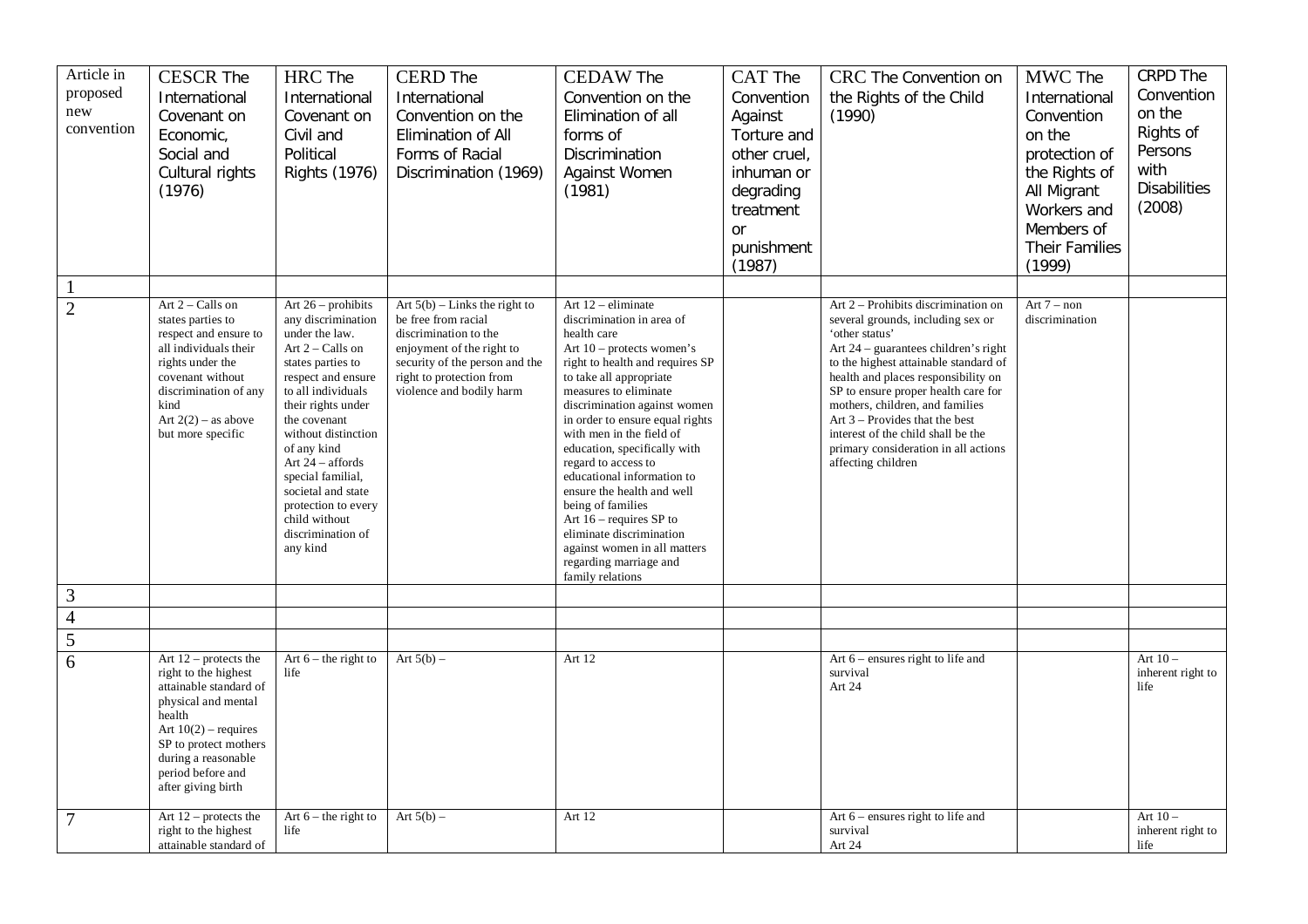|            | physical and mental<br>health<br>Art $10(2)$ – requires<br>SP to protect mothers<br>during a reasonable<br>period before and<br>after giving birth |                                                                                                                                                                 |                                                                                          |                                                                                                                                                                                                                                                                                                                                                                                                                                                                                                                                                                                                                                                                                                                                             |
|------------|----------------------------------------------------------------------------------------------------------------------------------------------------|-----------------------------------------------------------------------------------------------------------------------------------------------------------------|------------------------------------------------------------------------------------------|---------------------------------------------------------------------------------------------------------------------------------------------------------------------------------------------------------------------------------------------------------------------------------------------------------------------------------------------------------------------------------------------------------------------------------------------------------------------------------------------------------------------------------------------------------------------------------------------------------------------------------------------------------------------------------------------------------------------------------------------|
| $8\,$<br>9 | Art 13 - Ensures the<br>right to education                                                                                                         | Art $10(h)$ – requires SP to<br>ensure the equal rights of<br>women to access information<br>and advice on family<br>planning<br>Art 16<br>Art $10\,$<br>Art 12 | Art 13 - ensures children the right<br>to impart and receive information<br>of all kinds | Art $23(b)$ - The<br>rights of<br>persons with<br>disabilities to<br>decide freely<br>and responsibly<br>on the number<br>and spacing of<br>their children<br>and to have<br>access to age-<br>appropriate<br>information,<br>reproductive<br>and family<br>planning<br>education are<br>recognized, and<br>the means<br>necessary to<br>enable them to<br>exercise these<br>rights are<br>provided<br>Art $25(a)$ -<br>Provide persons<br>with disabilities<br>with the same<br>range, quality<br>and standard of<br>free or<br>affordable<br>health care and<br>programs as<br>provided to<br>other persons,<br>including in the<br>area of sexual<br>and<br>reproductive<br>health and<br>population-<br>based public<br>health programs |
| 10         | Art $10(2)$                                                                                                                                        | Art 12(2) requires that SP                                                                                                                                      |                                                                                          |                                                                                                                                                                                                                                                                                                                                                                                                                                                                                                                                                                                                                                                                                                                                             |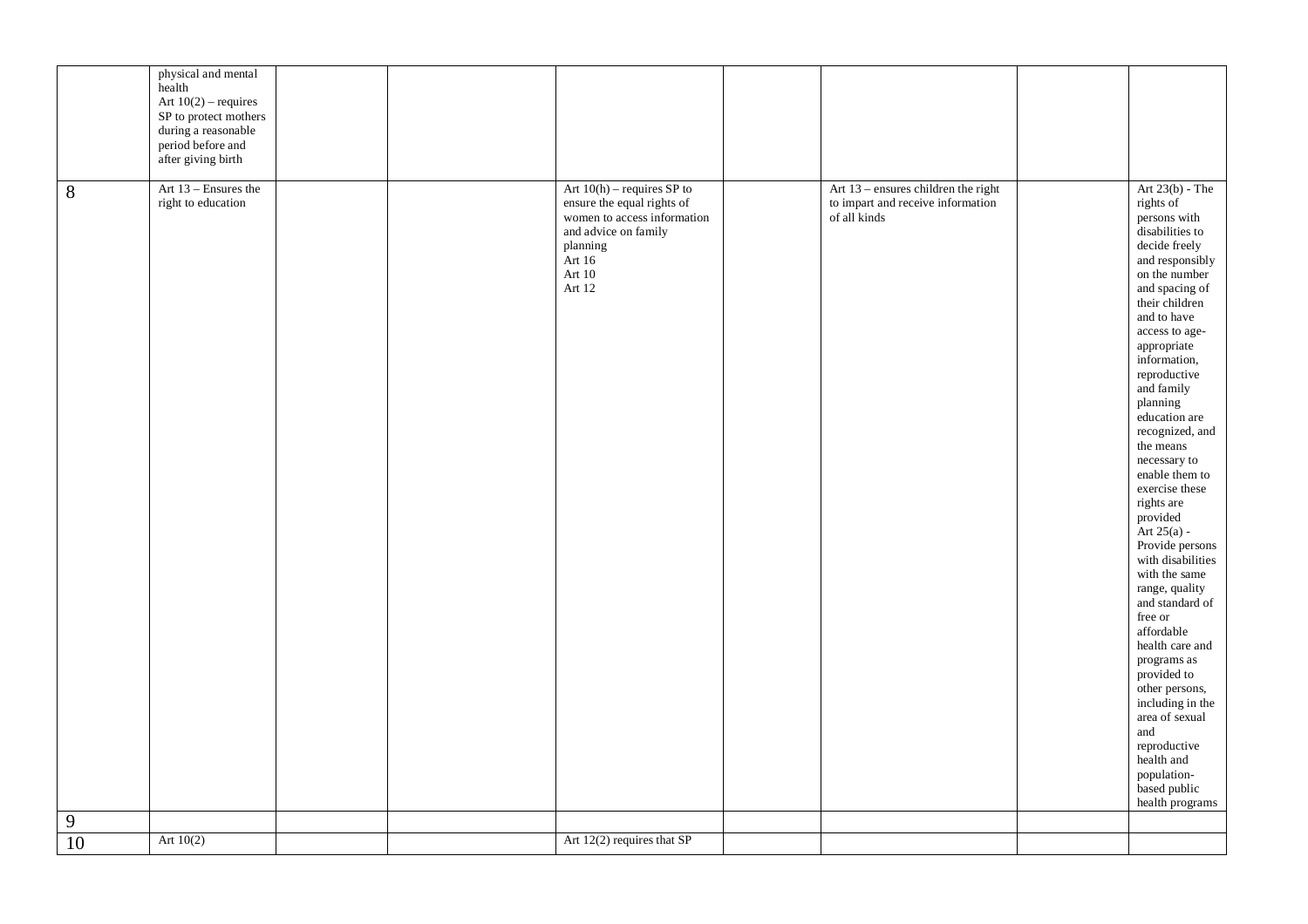|                 |                                                                                                                                                   |                                                                                                                                                               |            | ensure women 'appropriate<br>services in connection with<br>pregnancy, confinement and<br>the post natal period, granting<br>free services where necessary,<br>as well as adequate nutrition<br>during pregnancy and<br>lactation |                                                                                                                                                                                       |  |
|-----------------|---------------------------------------------------------------------------------------------------------------------------------------------------|---------------------------------------------------------------------------------------------------------------------------------------------------------------|------------|-----------------------------------------------------------------------------------------------------------------------------------------------------------------------------------------------------------------------------------|---------------------------------------------------------------------------------------------------------------------------------------------------------------------------------------|--|
| 11              |                                                                                                                                                   |                                                                                                                                                               |            |                                                                                                                                                                                                                                   |                                                                                                                                                                                       |  |
| $\overline{12}$ | Art $10(2)$ – requires<br>SP to protect mothers<br>during a reasonable<br>period before and<br>after giving birth                                 |                                                                                                                                                               |            | Art 12(2)                                                                                                                                                                                                                         | Art 24                                                                                                                                                                                |  |
| 13              | Art $12(2)(c)$                                                                                                                                    | Art 17                                                                                                                                                        |            | Art $10(h)$<br>Art 10                                                                                                                                                                                                             | Art 13                                                                                                                                                                                |  |
| 14              | Art $10(2)$ – as above,<br>including working<br>mothers should be<br>accorded paid leave<br>or leave with<br>adequate social<br>security benefits |                                                                                                                                                               |            | Art $11(2)$ – protects women's<br>rights to work regardless of<br>pregnancy or marital status                                                                                                                                     |                                                                                                                                                                                       |  |
| 15              | Art $10(2)$                                                                                                                                       |                                                                                                                                                               |            |                                                                                                                                                                                                                                   | Art 24                                                                                                                                                                                |  |
| 16              |                                                                                                                                                   |                                                                                                                                                               |            |                                                                                                                                                                                                                                   |                                                                                                                                                                                       |  |
| 17              | Art $10(2)$                                                                                                                                       |                                                                                                                                                               |            |                                                                                                                                                                                                                                   | Art 24                                                                                                                                                                                |  |
| 18              |                                                                                                                                                   |                                                                                                                                                               |            |                                                                                                                                                                                                                                   |                                                                                                                                                                                       |  |
| $\overline{19}$ |                                                                                                                                                   |                                                                                                                                                               |            |                                                                                                                                                                                                                                   |                                                                                                                                                                                       |  |
| $\overline{20}$ |                                                                                                                                                   |                                                                                                                                                               |            |                                                                                                                                                                                                                                   |                                                                                                                                                                                       |  |
| 21              | Art 12                                                                                                                                            | Art 7 - denounces<br>torture and<br>inhuman or<br>degrading<br>treatment                                                                                      | Art $5(b)$ |                                                                                                                                                                                                                                   | Art 19 – protect from all forms of<br>abuse<br>Art 6<br>Art 37 – ensures the children's<br>right to liberty and security of<br>person                                                 |  |
| 22              |                                                                                                                                                   |                                                                                                                                                               |            |                                                                                                                                                                                                                                   |                                                                                                                                                                                       |  |
| $\overline{23}$ |                                                                                                                                                   |                                                                                                                                                               |            |                                                                                                                                                                                                                                   |                                                                                                                                                                                       |  |
| $\overline{24}$ |                                                                                                                                                   | Art $17-$<br>establishes the<br>right to be free<br>from arbitrary or<br>unlawful<br>interference in<br>one's privacy,<br>family, home, and<br>correspondence |            |                                                                                                                                                                                                                                   | Art $3$<br>Art $3(2)$ – provides that SP must<br>ensure protection and care for<br>children while taking into account<br>the rights and duties of their parents<br>or legal guardians |  |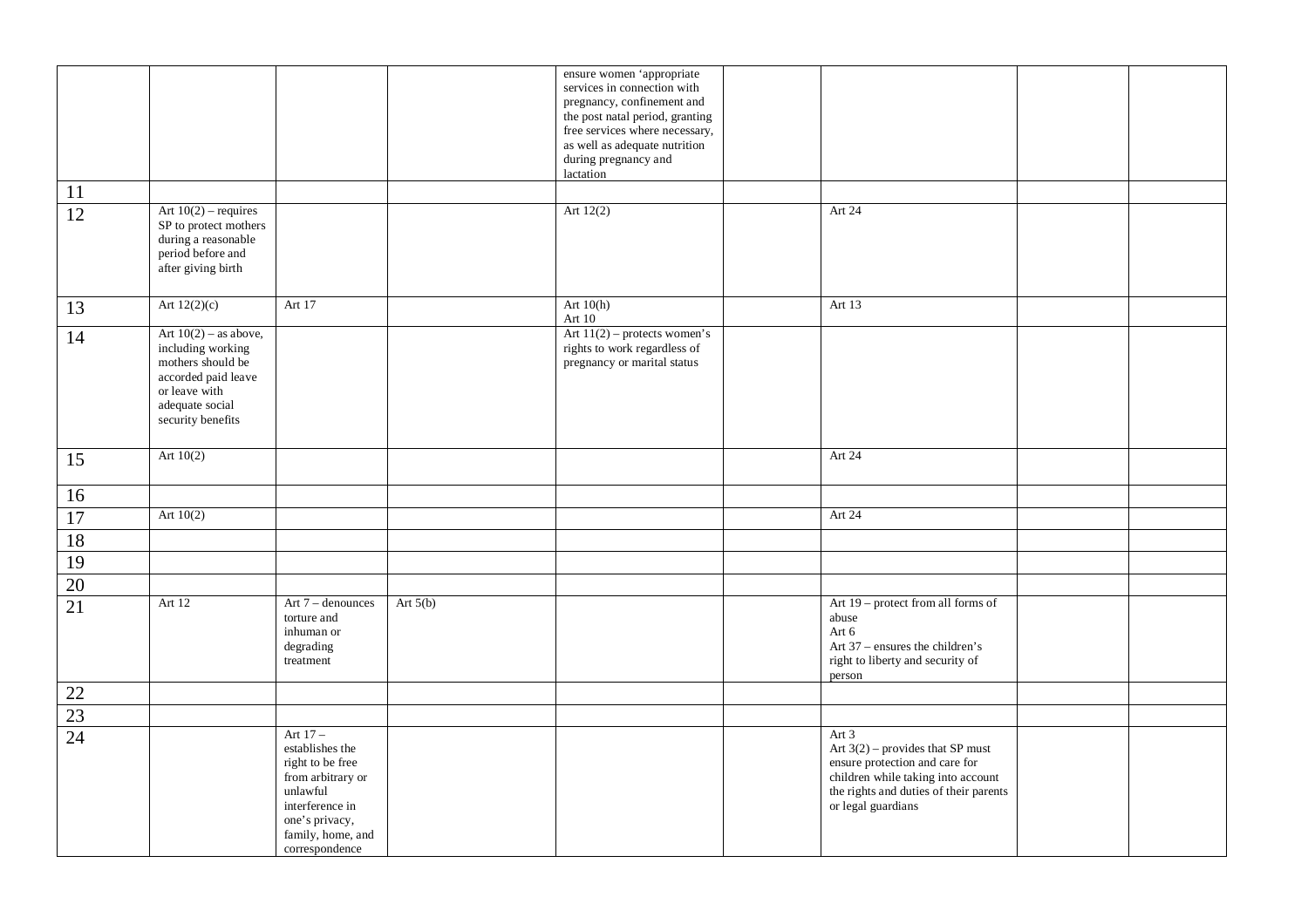| $25\,$          | Art 12<br>Art $10(2)$ |  |                                 |                                                                                                        |                                                                                                                                            |                                                                                                                                                                                                       |
|-----------------|-----------------------|--|---------------------------------|--------------------------------------------------------------------------------------------------------|--------------------------------------------------------------------------------------------------------------------------------------------|-------------------------------------------------------------------------------------------------------------------------------------------------------------------------------------------------------|
| $26\,$          | Art $10(2)$           |  |                                 | Art 24                                                                                                 |                                                                                                                                            |                                                                                                                                                                                                       |
| $27\,$          |                       |  |                                 |                                                                                                        |                                                                                                                                            |                                                                                                                                                                                                       |
| 28              |                       |  |                                 |                                                                                                        |                                                                                                                                            |                                                                                                                                                                                                       |
| 29              |                       |  |                                 | Art 24                                                                                                 |                                                                                                                                            |                                                                                                                                                                                                       |
| 30              |                       |  |                                 |                                                                                                        |                                                                                                                                            |                                                                                                                                                                                                       |
| $\overline{31}$ |                       |  |                                 |                                                                                                        |                                                                                                                                            |                                                                                                                                                                                                       |
| $\overline{32}$ |                       |  |                                 | Art 7 - Child shall be registered at<br>birth and is entitled to a name                                | Art 29 - Each<br>child of a migrant<br>worker shall have<br>the right to a<br>name, to<br>registration of<br>birth and to a<br>nationality |                                                                                                                                                                                                       |
| 33              |                       |  |                                 | Art 37                                                                                                 |                                                                                                                                            |                                                                                                                                                                                                       |
| $\overline{34}$ |                       |  | Art $10(h)$<br>Art 16<br>Art 10 | Art 13<br>Art 3<br>Art 17 – except part (c) Encourage<br>the mass media to disseminate<br>information. |                                                                                                                                            | Art $21(d)$ -<br>Encouraging<br>the mass media,<br>including<br>providers of<br>information<br>through the<br>Internet, to<br>make their<br>services<br>accessible to<br>persons with<br>disabilities |
| 35              |                       |  |                                 | Art 6                                                                                                  |                                                                                                                                            |                                                                                                                                                                                                       |
| $\overline{36}$ |                       |  |                                 | Art 39 - Physical and<br>psychological recovery after<br>abuse/torture/exploitation<br>Art 6<br>Art 24 |                                                                                                                                            |                                                                                                                                                                                                       |
| 37              | Art $10(2)$           |  |                                 | Art 24<br>Art 3<br>Art 23                                                                              |                                                                                                                                            | Art $24-$<br>Education<br>Art 25 - Health<br>Art $26-$<br>habilitation and<br>rehabilitation<br>Art $27-$<br>Adequate<br>standard of<br>living<br>Art $32-$<br>international<br>co-operation          |